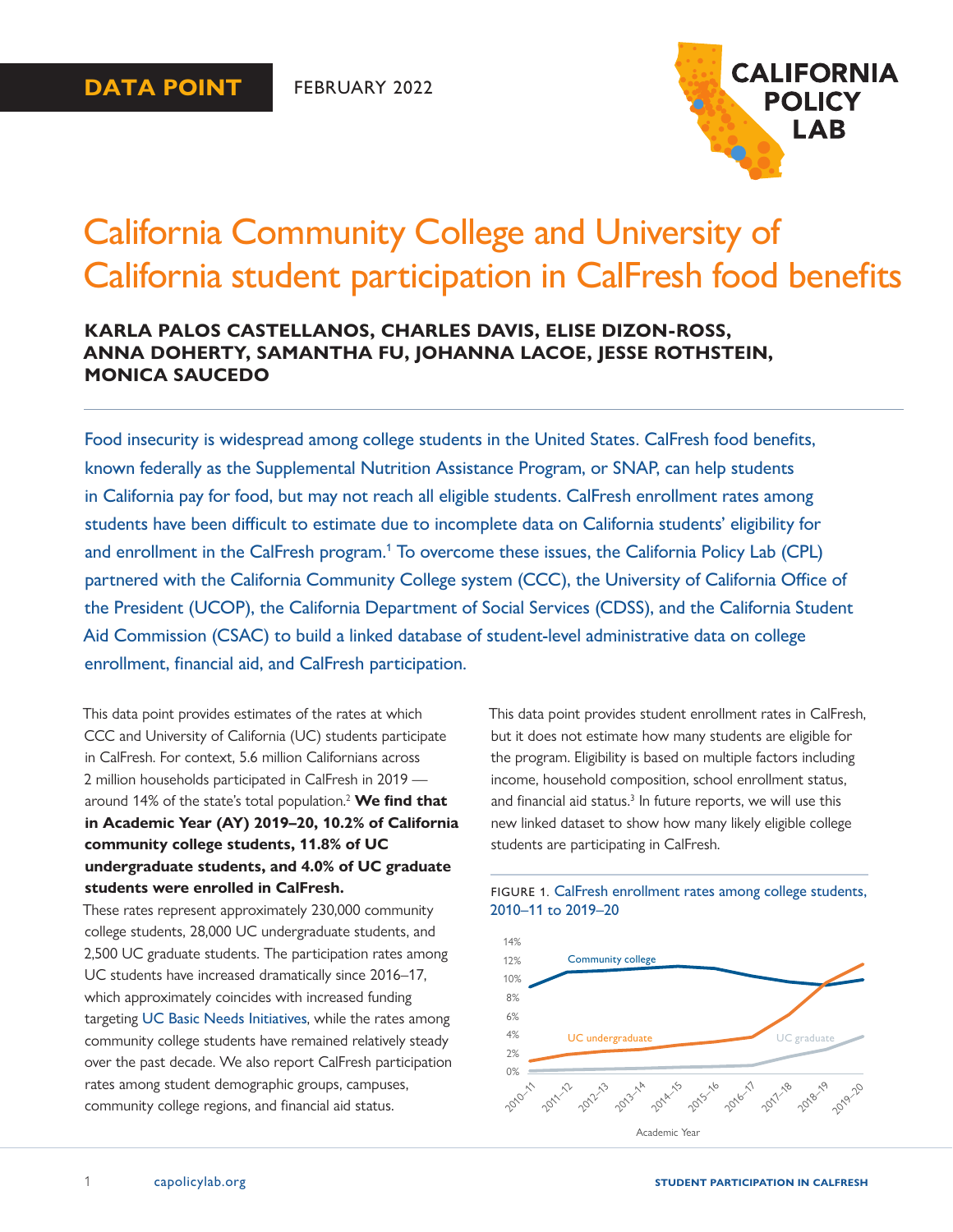# <span id="page-1-0"></span>The Student Supports linked database

The California Policy Lab has produced a cross-institution dataset consisting of records from students at the California Community Colleges and University of California, linked to information from FAFSA applications and safety-net program participation. CPL matches encrypted data records from each agency without receiving Personally Identifiable Information (PII), allowing for accurate data linkage while guaranteeing the protection of private information (see [Appendix A — Data and linkage for more detail](#page-8-0)).

This data resource, known as the Student Supports database, is the first of its kind in California, and will enable CPL and our research partners to:

- a) observe California college students as they begin, progress through, and complete their education;
- b) directly estimate student receipt and take-up of safety-net benefits;
- c) evaluate strategies to increase take-up; and
- d) examine the relationship between receiving safety-net benefits and student success.

### Rate of CalFresh participation among college students

Tables 1, 2, and 3 report estimates for CalFresh participation during the 2019–20 academic year among community college students,[4](#page-10-0) UC undergraduate students, and UC graduate students, respectively. In addition to differences across higher education segments, rates of CalFresh enrollment differed across community college regions, UC campuses, and by student subgroups (see [Appendix](#page-8-0) for subgroup definitions). Specifically:

- **California community college regions** CalFresh enrollment was highest in the Central Valley (17.0% of all enrolled students), followed by the Inland Empire (12.7%) and Northern California (12.4%). These three regions are (in this order) the highest poverty regions in California.
- **UC Campuses** UC San Francisco (UCSF) which enrolls only graduate students — had the highest rate of student CalFresh enrollment of the UC campuses, at 32.9% in AY 2019–20. This may be due to extensive outreach and application assistance [efforts at that campus](https://basicneeds.ucsf.edu/), differences

in the socioeconomic mix of campus populations, and differences in the review process at county welfare offices. UC Merced and UC Santa Barbara had the highest rates of CalFresh enrollment among undergraduates, at 21.5% and 21.0%, respectively.

- **Student aid** At both the UCs and CCCs, CalFresh enrollment in AY2019–20 was higher among students who received financial aid compared to those who didn't, and especially among students who received Pell Grants which are based purely on financial need — or Cal Grants<sup>5</sup> — which can be based on a combination of financial need and academic performance.
- **Racial and ethnic groups** CalFresh enrollment was higher among UC and CCC students identifying as Black/African American compared to the overall student population, higher among CCC students identifying as American Indian/Alaska Native, and higher among UC undergraduate students identifying as Hispanic/Latino/ Chicano.
- **Age groups** CalFresh enrollment varies considerably across cohorts among the CCC student population, which is notably diverse in terms of age. Participation rates are highest among 30 to 39 year-olds, and lowest among students in their early 20s.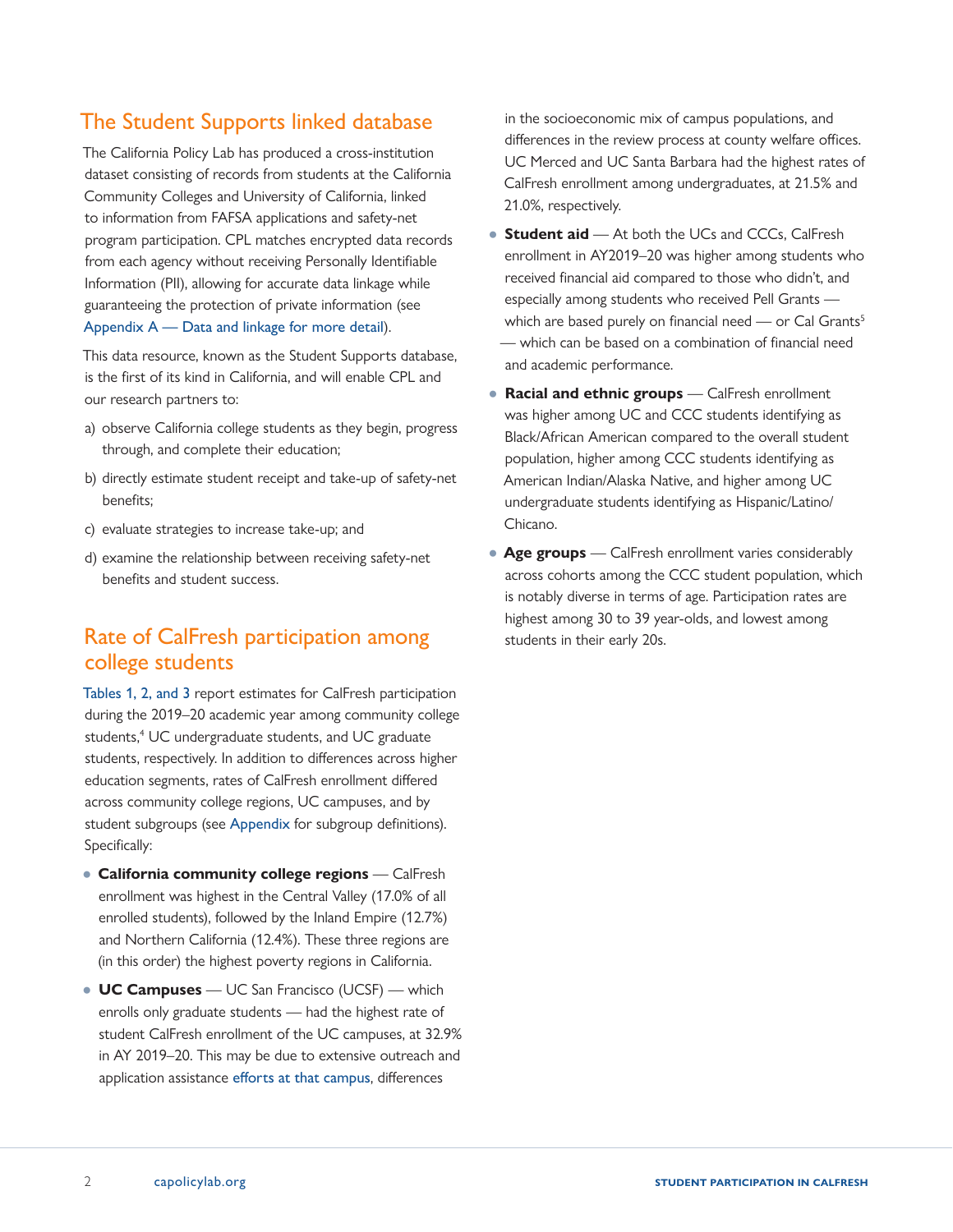|                             | <b>TOTAL STUDENT</b><br>COUNT | <b>NUMBER OF</b><br><b>STUDENTS</b><br><b>ENROLLED IN</b><br><b>CALFRESH</b> | <b>% OF STUDENT</b><br><b>BODY</b><br><b>ENROLLED IN</b><br><b>CALFRESH</b> |
|-----------------------------|-------------------------------|------------------------------------------------------------------------------|-----------------------------------------------------------------------------|
| All Students*               | 2,229,381                     | 226,691                                                                      | 10.2%                                                                       |
| Region                      |                               |                                                                              |                                                                             |
| Northern California         | 193,355                       | 23,976                                                                       | 12.4%                                                                       |
| Bay Area                    | 450,761                       | 29,139                                                                       | 6.5%                                                                        |
| Central Valley              | 222,627                       | 37,748                                                                       | 17.0%                                                                       |
| South Central               | 154,543                       | 14,116                                                                       | 9.1%                                                                        |
| <b>Greater Los Angeles</b>  | 807,689                       | 76,555                                                                       | 9.5%                                                                        |
| <b>Inland Empire</b>        | 183,737                       | 23,370                                                                       | 12.7%                                                                       |
| San Diego                   | 216,226                       | 21,787                                                                       | 10.1%                                                                       |
| <b>Financial aid status</b> |                               |                                                                              |                                                                             |
| <b>Filed FAFSA</b>          | 922,150                       | 156,108                                                                      | 16.9%                                                                       |
| Did not file FAFSA          | 1,307,231                     | 70,583                                                                       | 5.4%                                                                        |
| Cal Grant recipient         | 131,036                       | 35,045                                                                       | 26.7%                                                                       |
| Pell Grant recipient        | 379,287                       | 95,704                                                                       | 25.2%                                                                       |
| Promise Grant recipient     | 852,736                       | 154,671                                                                      | 18.1%                                                                       |
| Any financial aid recipient | 929,060                       | 165,271                                                                      | 17.8%                                                                       |
| No financial aid recipient  | 1,300,321                     | 61,420                                                                       | 4.7%                                                                        |
| <b>Enrollment type</b>      |                               |                                                                              |                                                                             |
| First-time students         | 192,966                       | 24,099                                                                       | 12.5%                                                                       |
| First-time transfer         | 168,986                       | 13,681                                                                       | 8.1%                                                                        |
| Continuing                  | 1,266,680                     | 135,806                                                                      | 10.7%                                                                       |
| Returning                   | 263,186                       | 27,311                                                                       | 10.4%                                                                       |
| Special admit               | 205,604                       | 17,078                                                                       | 8.3%                                                                        |
| Unknown                     | 131,959                       | 8,716                                                                        | 6.6%                                                                        |
| Enrolled terms              |                               |                                                                              |                                                                             |
| Summer only                 | 221,824                       | 15,618                                                                       | 7.0%                                                                        |
| Fall, winter, and/or spring | 2,007,557                     | 211,073                                                                      | 10.5%                                                                       |

### TABLE 1. CalFresh Enrollment Among California Community College Students, 2019–2020 Academic Year

*Table 1 continues on next page*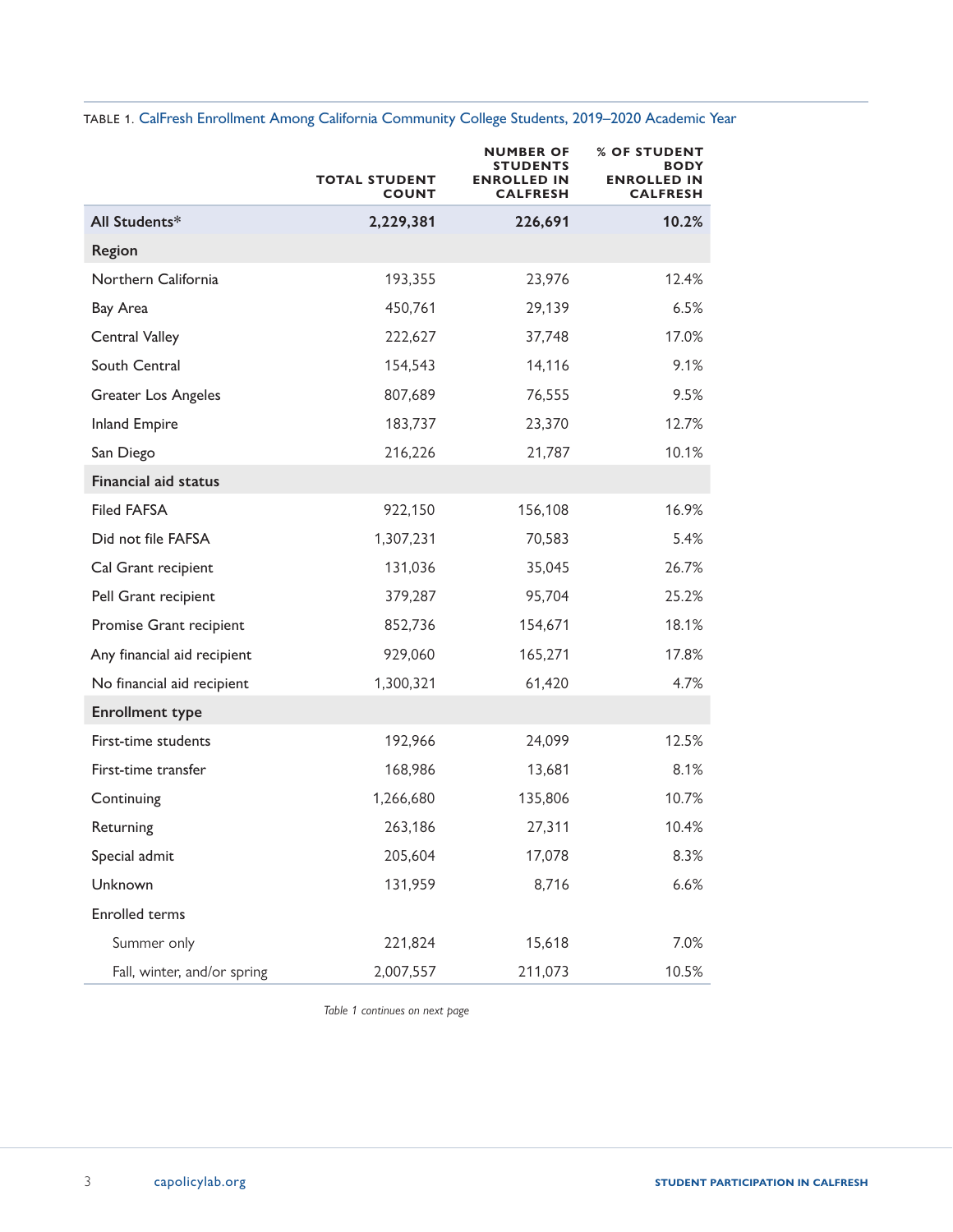|                                  | <b>TOTAL STUDENT</b><br><b>COUNT</b> | <b>NUMBER OF</b><br><b>STUDENTS</b><br><b>ENROLLED IN</b><br><b>CALFRESH</b> | <b>% OF STUDENT</b><br><b>BODY</b><br><b>ENROLLED IN</b><br><b>CALFRESH</b> |
|----------------------------------|--------------------------------------|------------------------------------------------------------------------------|-----------------------------------------------------------------------------|
| Race/Ethnicity                   |                                      |                                                                              |                                                                             |
| American Indian/Alaska Native    | 8,015                                | 1,474                                                                        | 18.4%                                                                       |
| Asian                            | 303,889                              | 17,608                                                                       | 5.8%                                                                        |
| Black/African American           | 122,596                              | 30,883                                                                       | 25.2%                                                                       |
| Hispanic/Latino                  | 1,032,839                            | 108,800                                                                      | 10.5%                                                                       |
| Native Hawaiian/Pacific Islander | 8,888                                | 952                                                                          | 10.7%                                                                       |
| White                            | 524,483                              | 47,466                                                                       | 9.1%                                                                        |
| Two or more races                | 82,738                               | 10,354                                                                       | 12.5%                                                                       |
| Unknown                          | 145,933                              | 9,154                                                                        | 6.3%                                                                        |
| Gender                           |                                      |                                                                              |                                                                             |
| Female                           | 1,208,282                            | 148,352                                                                      | 12.3%                                                                       |
| Male                             | 985,426                              | 75,677                                                                       | 7.7%                                                                        |
| Non-binary                       | 1,092                                | 180                                                                          | 16.5%                                                                       |
| Unknown                          | 34,581                               | 2,482                                                                        | 7.2%                                                                        |
| Other student subgroups          |                                      |                                                                              |                                                                             |
| Educational goal                 |                                      |                                                                              |                                                                             |
| ESL/adult education              | 227,196                              | 18,416                                                                       | 8.1%                                                                        |
| Short-term career                | 339,975                              | 33,407                                                                       | 9.8%                                                                        |
| Degree/transfer seeking          | 1,198,475                            | 144,304                                                                      | 12.0%                                                                       |
| Undecided/other                  | 522,567                              | 40,375                                                                       | 7.7%                                                                        |
| First-generation                 | 529,667                              | 71,849                                                                       | 13.6%                                                                       |
| Age groups                       |                                      |                                                                              |                                                                             |
| 19 or less                       | 622,563                              | 58,226                                                                       | 9.4%                                                                        |
| $20 - 21$ y/o                    | 343,329                              | 24,563                                                                       | 7.2%                                                                        |
| $22 - 24$ y/o                    | 300,909                              | 25,456                                                                       | 8.5%                                                                        |
| $25 - 29$ y/o                    | 296,624                              | 37,169                                                                       | 12.5%                                                                       |
| $30 - 34$ y/o                    | 178,002                              | 26,346                                                                       | 14.8%                                                                       |
| $35 - 39$ y/o                    | 122,980                              | 17,758                                                                       | 14.4%                                                                       |
| 40-49 y/o                        | 157,457                              | 18,108                                                                       | 11.5%                                                                       |
| 50 and older                     | 200,951                              | 19,004                                                                       | 9.5%                                                                        |

#### TABLE 1. CalFresh Enrollment Among California Community College Students, 2019–2020 Academic Year (continued)

\* Because we rely on valid social security numbers (SSNs) to accurately link records across data sources, we are not able to estimate CalFresh participation among the approximately 15% of community college students without valid SSNs. Student records may lack a valid SSN for a number of reasons, including incomplete data and data entry errors. Among the 85% of community college students with valid SSNs, the total CalFresh participation rate is 11.5%.

Note: Cell sizes less than 100 are censored to protect student privacy.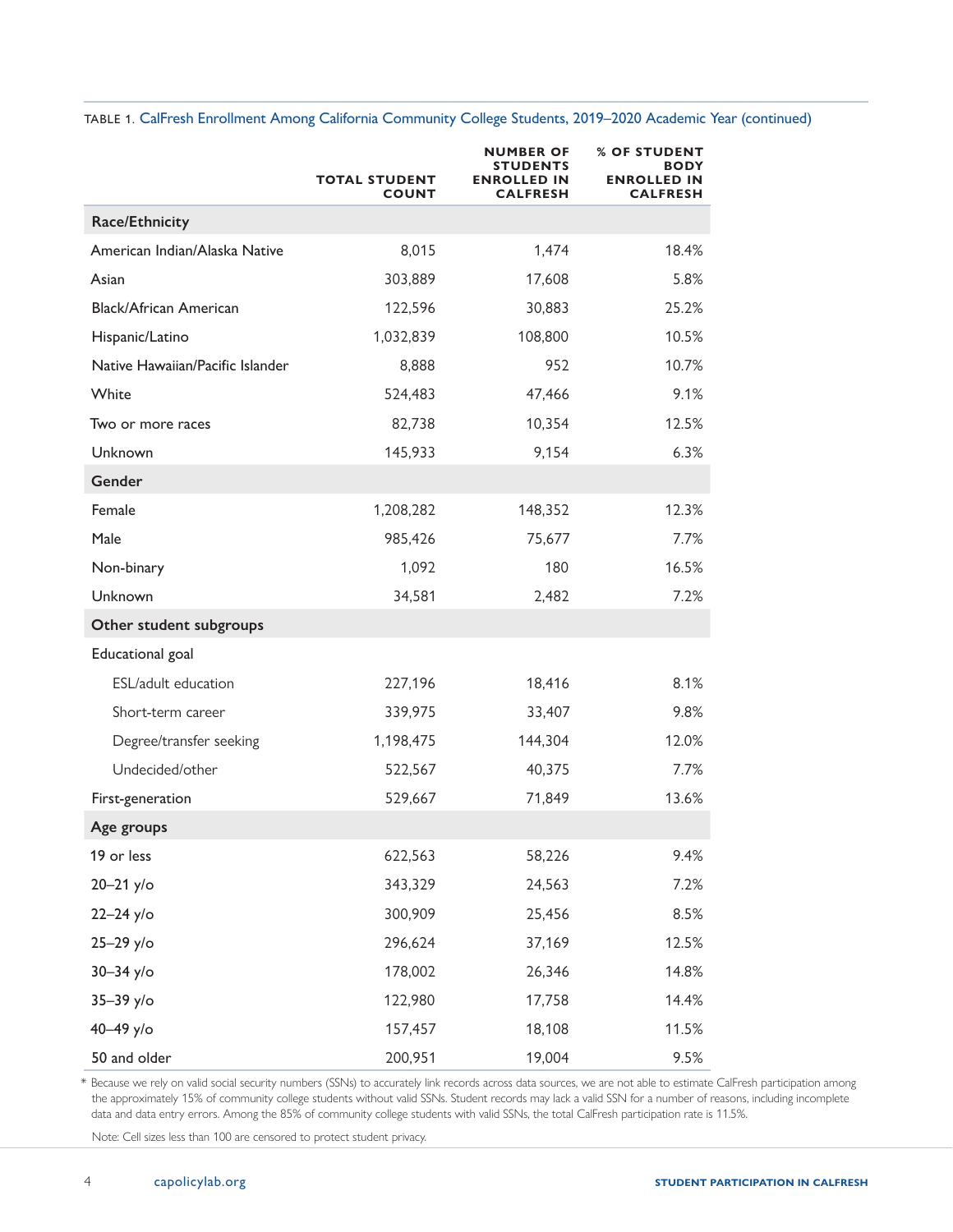|                                        | <b>TOTAL STUDENT</b><br><b>COUNT</b> | <b>NUMBER OF</b><br><b>STUDENTS</b><br><b>ENROLLED IN</b><br><b>CALFRESH</b> | <b>% OF STUDENT</b><br><b>BODY</b><br><b>ENROLLED IN</b><br><b>CALFRESH</b> |
|----------------------------------------|--------------------------------------|------------------------------------------------------------------------------|-----------------------------------------------------------------------------|
| <b>All Students</b>                    | 236,365                              | 27,987                                                                       | 11.8%                                                                       |
| Campus                                 |                                      |                                                                              |                                                                             |
| Berkeley                               | 32,761                               | 3,452                                                                        | 10.5%                                                                       |
| Davis                                  | 32,677                               | 4,809                                                                        | 14.7%                                                                       |
| Irvine                                 | 31,562                               | 2,702                                                                        | 8.6%                                                                        |
| Los Angeles                            | 33,163                               | 2,814                                                                        | 8.5%                                                                        |
| Merced                                 | 7,907                                | 1,700                                                                        | 21.5%                                                                       |
| Riverside                              | 23,181                               | 1,797                                                                        | 7.8%                                                                        |
| San Diego                              | 32,165                               | 3,233                                                                        | 10.1%                                                                       |
| San Francisco                          | n/a                                  | n/a                                                                          | n/a                                                                         |
| Santa Barbara                          | 24,551                               | 5,157                                                                        | 21.0%                                                                       |
| Santa Cruz                             | 18,398                               | 2,323                                                                        | 12.6%                                                                       |
| <b>Financial aid status</b>            |                                      |                                                                              |                                                                             |
| <b>Filed FAFSA</b>                     | 157,361                              | 27,505                                                                       | 17.5%                                                                       |
| Did not file FAFSA                     | 79,004                               | 482                                                                          | 0.6%                                                                        |
| Cal Grant recipient                    | 54,210                               | 12,983                                                                       | 23.9%                                                                       |
| Pell Grant recipient                   | 82,670                               | 22,385                                                                       | 27.1%                                                                       |
| Any financial aid recipient            | 134,122                              | 26,361                                                                       | 19.7%                                                                       |
| <b>UC</b> tenure                       |                                      |                                                                              |                                                                             |
| 1 year                                 | 69,194                               | 5,604                                                                        | 8.1%                                                                        |
| 2 years                                | 64,602                               | 8,004                                                                        | 12.4%                                                                       |
| 3 years                                | 49,863                               | 7,157                                                                        | 14.4%                                                                       |
| 4+ years                               | 52,706                               | 7,222                                                                        | 13.7%                                                                       |
| <b>Enrollment type</b>                 |                                      |                                                                              |                                                                             |
| Transfer students                      | 54,336                               | 6,734                                                                        | 12.4%                                                                       |
| Community college transfer<br>students | 49,292                               | 6,379                                                                        | 12.9%                                                                       |

### TABLE 2. CalFresh Enrollment Among UC Undergraduate Students, 2019–2020 Academic Year

*Table 2 continues on next page*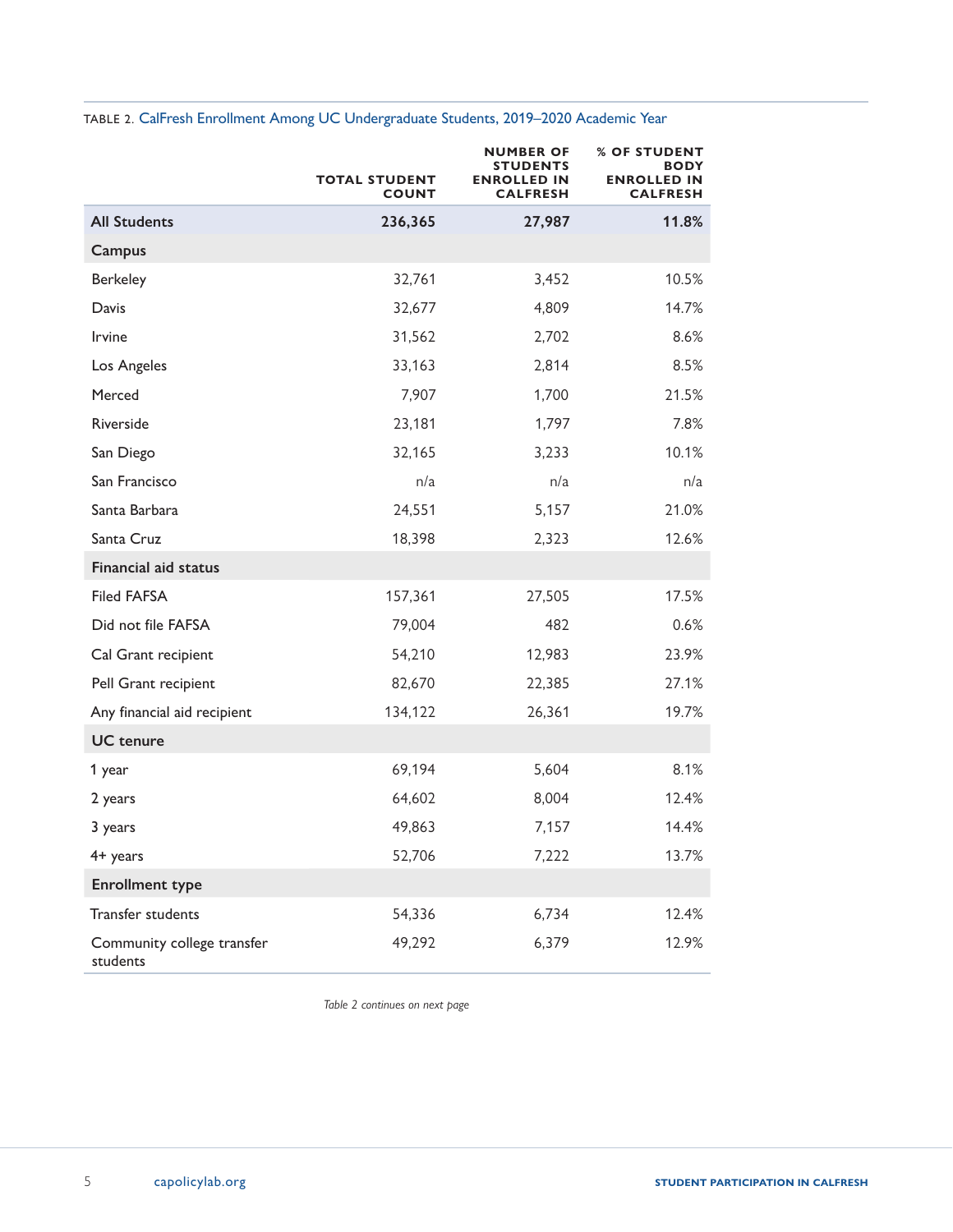|                                            | <b>TOTAL STUDENT</b><br><b>COUNT</b> | <b>NUMBER OF</b><br><b>STUDENTS</b><br><b>ENROLLED IN</b><br><b>CALFRESH</b> | <b>% OF STUDENT</b><br><b>BODY</b><br><b>ENROLLED IN</b><br><b>CALFRESH</b> |
|--------------------------------------------|--------------------------------------|------------------------------------------------------------------------------|-----------------------------------------------------------------------------|
| Race/Ethnicity                             |                                      |                                                                              |                                                                             |
| American Indian/Alaska Native              | 1,151                                | 151                                                                          | 13.1%                                                                       |
| Asian American/Asian/<br>Pacific Islander  | 105,934                              | 8,406                                                                        | 7.9%                                                                        |
| Chinese                                    | 48,940                               | 2,487                                                                        | 5.1%                                                                        |
| East Indian/Pakistani                      | 14,453                               | 551                                                                          | 3.8%                                                                        |
| Filipino                                   | 10,763                               | 1,141                                                                        | 10.6%                                                                       |
| Japanese                                   | 3,472                                | 172                                                                          | 5.0%                                                                        |
| Korean                                     | 9,152                                | 836                                                                          | 9.1%                                                                        |
| Vietnamese                                 | 13,313                               | 2,404                                                                        | 18.1%                                                                       |
| Other Asian/Pacific Islander               | 5,841                                | 815                                                                          | 27.3%                                                                       |
| Black/African American                     | 10,334                               | 2,383                                                                        | 23.1%                                                                       |
| Hispanic/Latino/Chicano                    | 58,155                               | 12,677                                                                       | 21.8%                                                                       |
| White/Caucasian                            | 52,623                               | 3,914                                                                        | 7.4%                                                                        |
| Unknown                                    | 9,483                                | 540                                                                          | 5.7%                                                                        |
| Gender                                     |                                      |                                                                              |                                                                             |
| Female                                     | 126,842                              | 18,152                                                                       | 14.3%                                                                       |
| Male                                       | 108,132                              | 9,735                                                                        | 9.0%                                                                        |
| Unknown                                    | 9,483                                | 540                                                                          | 5.7%                                                                        |
| Other student subgroups                    |                                      |                                                                              |                                                                             |
| Has disability                             | 9,900                                | 1,987                                                                        | 20.1%                                                                       |
| Foster youth                               | 1,991                                | 630                                                                          | 31.6%                                                                       |
| First-generation                           | 66,725                               | 17,856                                                                       | 26.8%                                                                       |
| Not first-generation                       | 90,287                               | 9,586                                                                        | 10.6%                                                                       |
| Zero expected family<br>contribution (EFC) | 53,789                               | 14,966                                                                       | 27.8%                                                                       |
| UC employment                              | 32,689                               | 6,074                                                                        | 18.6%                                                                       |

TABLE 2. CalFresh Enrollment Among UC Undergraduate Students, 2019–2020 Academic Year (continued)

Note: Cell sizes less than 100 are censored to protect student privacy.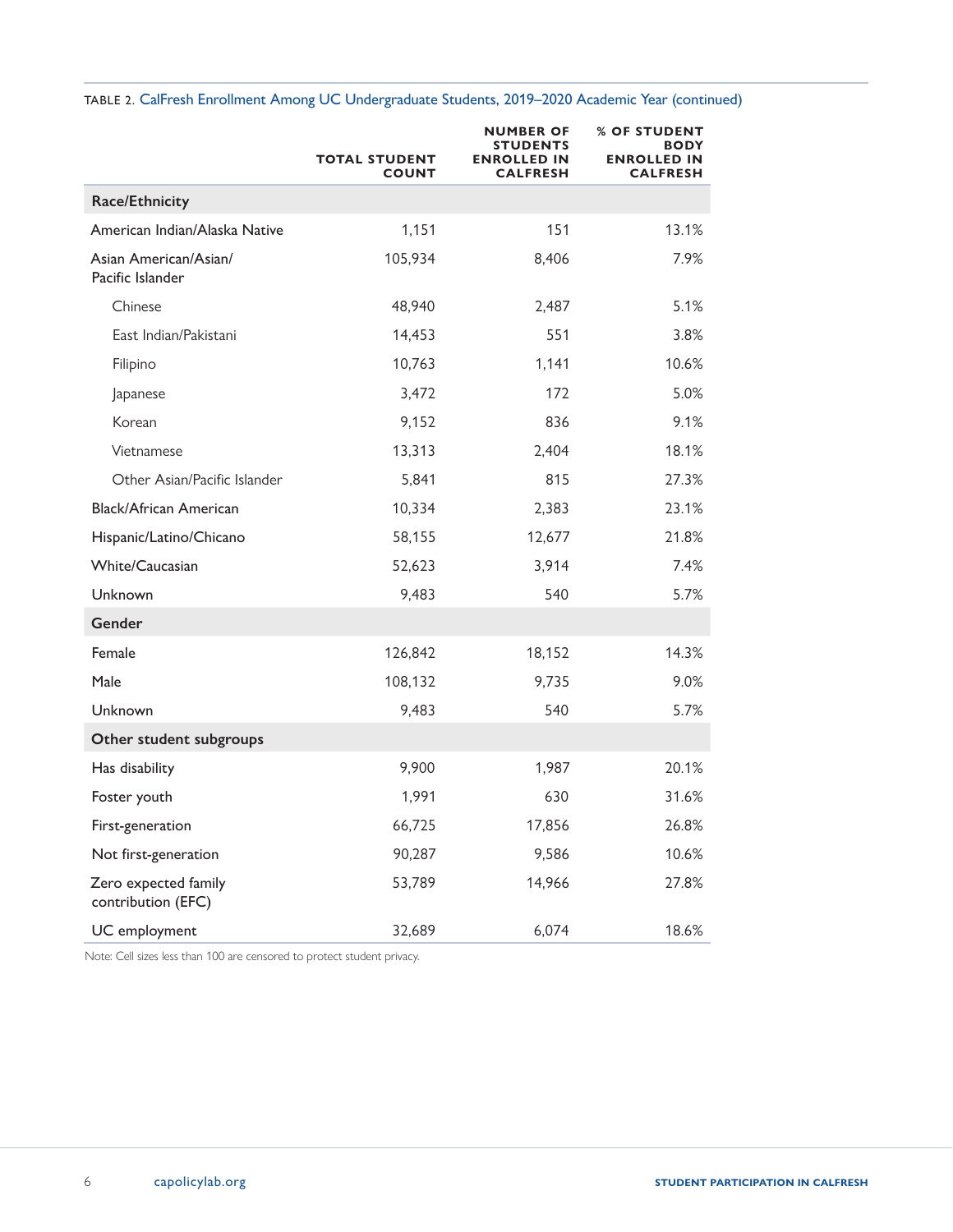|                                           | <b>TOTAL STUDENT</b><br><b>COUNT</b> | <b>NUMBER OF</b><br>STUDENTS<br><b>ENROLLED IN</b><br><b>CALFRESH</b> | % OF STUDENT<br><b>BODY</b><br><b>ENROLLED IN</b><br><b>CALFRESH</b> |
|-------------------------------------------|--------------------------------------|-----------------------------------------------------------------------|----------------------------------------------------------------------|
| <b>All Students</b>                       | 61,877                               | 2,503                                                                 | 4.0%                                                                 |
| Campus                                    |                                      |                                                                       |                                                                      |
| Berkeley                                  | 12,609                               | 338                                                                   | 2.7%                                                                 |
| Davis                                     | 7,886                                | 148                                                                   | 1.9%                                                                 |
| Irvine                                    | 6,936                                | < 100                                                                 |                                                                      |
| Los Angeles                               | 13,404                               | 600                                                                   | 4.5%                                                                 |
| Merced                                    | 709                                  | < 100                                                                 |                                                                      |
| Riverside                                 | 3,616                                | 100                                                                   |                                                                      |
| San Diego                                 | 8,308                                | < 100                                                                 |                                                                      |
| San Francisco                             | 3,221                                | 1,060                                                                 | 32.9%                                                                |
| Santa Barbara                             | 3,093                                | 135                                                                   | 4.4%                                                                 |
| Santa Cruz                                | 2,095                                | < 100                                                                 |                                                                      |
| <b>Financial aid status</b>               |                                      |                                                                       |                                                                      |
| <b>Filed FAFSA</b>                        | 20,726                               | 2,258                                                                 | 10.9%                                                                |
| Did not file FAFSA                        | 41,151                               | 245                                                                   | 0.6%                                                                 |
| Cal Grant recipient                       | 100                                  | < 100                                                                 |                                                                      |
| Pell Grant recipient                      | 100                                  | 100                                                                   |                                                                      |
| Any financial aid recipient               | 28,038                               | 1,965                                                                 | 7.0%                                                                 |
| Race/Ethnicity                            |                                      |                                                                       |                                                                      |
| American Indian/Alaska Native             | 472                                  | 100                                                                   |                                                                      |
| Asian American/Asian/<br>Pacific Islander | 17,327                               | 925                                                                   | 5.3%                                                                 |
| Chinese                                   | 7,838                                | 287                                                                   | 3.7%                                                                 |
| East Indian/Pakistani                     | 3,098                                | 100                                                                   |                                                                      |
| Filipino                                  | 1,020                                | 100                                                                   |                                                                      |
| Japanese                                  | 872                                  | 100                                                                   |                                                                      |
| Korean                                    | 1,555                                | 103                                                                   | 6.6%                                                                 |
| Vietnamese                                | 1,390                                | 221                                                                   | 15.9%                                                                |
| Other Asian/Pacific Islander              | 1,554                                | 100                                                                   |                                                                      |
| <b>Black/African American</b>             | 2,640                                | 279                                                                   | 10.6%                                                                |
| Hispanic/Latino/Chicano                   | 6,984                                | 455                                                                   | 6.5%                                                                 |
| White/Caucasian                           | 20,795                               | 633                                                                   | 3.0%                                                                 |
| Unknown                                   | 14,309                               | 199                                                                   | 1.4%                                                                 |

### TABLE 3. CalFresh Enrollment Among UC Graduate Students, 2019–2020 Academic Year

*Table 3 continues on next page*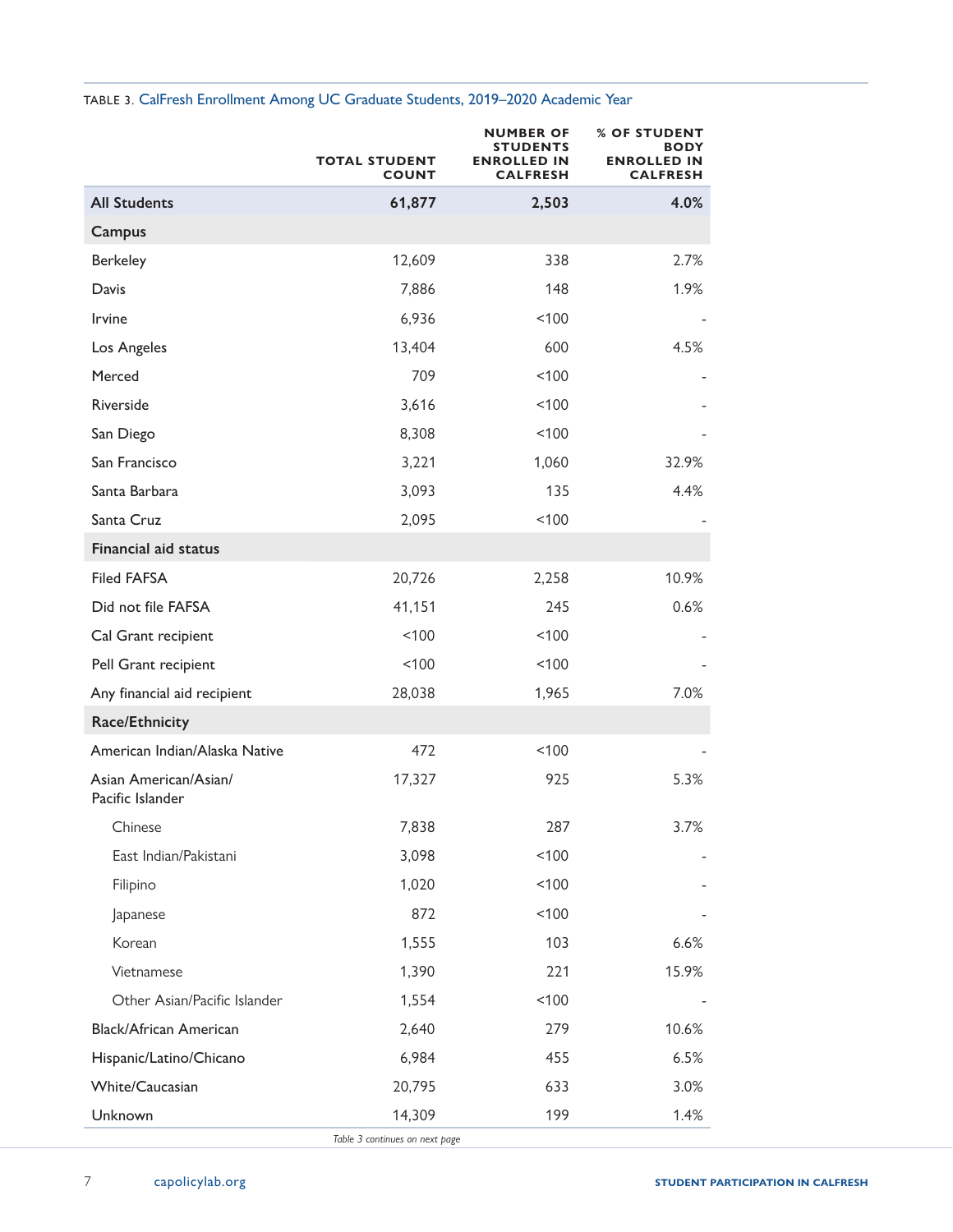|                                            | <b>TOTAL STUDENT</b><br><b>COUNT</b> | <b>NUMBER OF</b><br><b>STUDENTS</b><br><b>ENROLLED IN</b><br><b>CALFRESH</b> | % OF STUDENT<br><b>BODY</b><br><b>ENROLLED IN</b><br><b>CALFRESH</b> |
|--------------------------------------------|--------------------------------------|------------------------------------------------------------------------------|----------------------------------------------------------------------|
| Gender                                     |                                      |                                                                              |                                                                      |
| Female                                     | 29,418                               | 1,594                                                                        | 5.4%                                                                 |
| Male                                       | 31,765                               | 897                                                                          | 2.8%                                                                 |
| Unknown                                    | 14,309                               | 199                                                                          | 1.4%                                                                 |
| Other student subgroups                    |                                      |                                                                              |                                                                      |
| Has disability                             | 1,434                                | 105                                                                          | 7.3%                                                                 |
| Foster youth                               | 100                                  | < 100                                                                        |                                                                      |
| First-generation                           | 6,273                                | 836                                                                          | 13.3%                                                                |
| Not first-generation                       | 14,403                               | 1,419                                                                        | 9.9%                                                                 |
| Zero expected family<br>contribution (EFC) | 16,976                               | 1,677                                                                        | 9.9%                                                                 |
| UC employment                              | 30,435                               | 717                                                                          | 2.4%                                                                 |

#### TABLE 3. CalFresh Enrollment Among UC Graduate Students, 2019–2020 Academic Year (continued)

Note: Cell sizes less than 100 are censored to protect student privacy.

First-generation students refers to those who did not have a parent who attended college (see [Appendix](#page-8-0) for more detail).

# Acknowledgments

We are especially grateful to the California Community College system (CCC), the University of California Office of the President (UCOP), the California Department of Social Services (CDSS), and the California Student Aid Commission (CSAC) for their partnership in making this research possible. This project was made possible through support from the Spencer Foundation. CPL is also grateful to Arnold Ventures, the University of California Office of the President Multicampus Research Programs and Initiatives, MRP-19- 600774 and M21PR3278, The James Irvine Foundation, and the Bylo Chacon Foundation for their generous support. The views expressed are those of the authors and do not necessarily reflect the views of our funders. All errors should be attributed to the authors.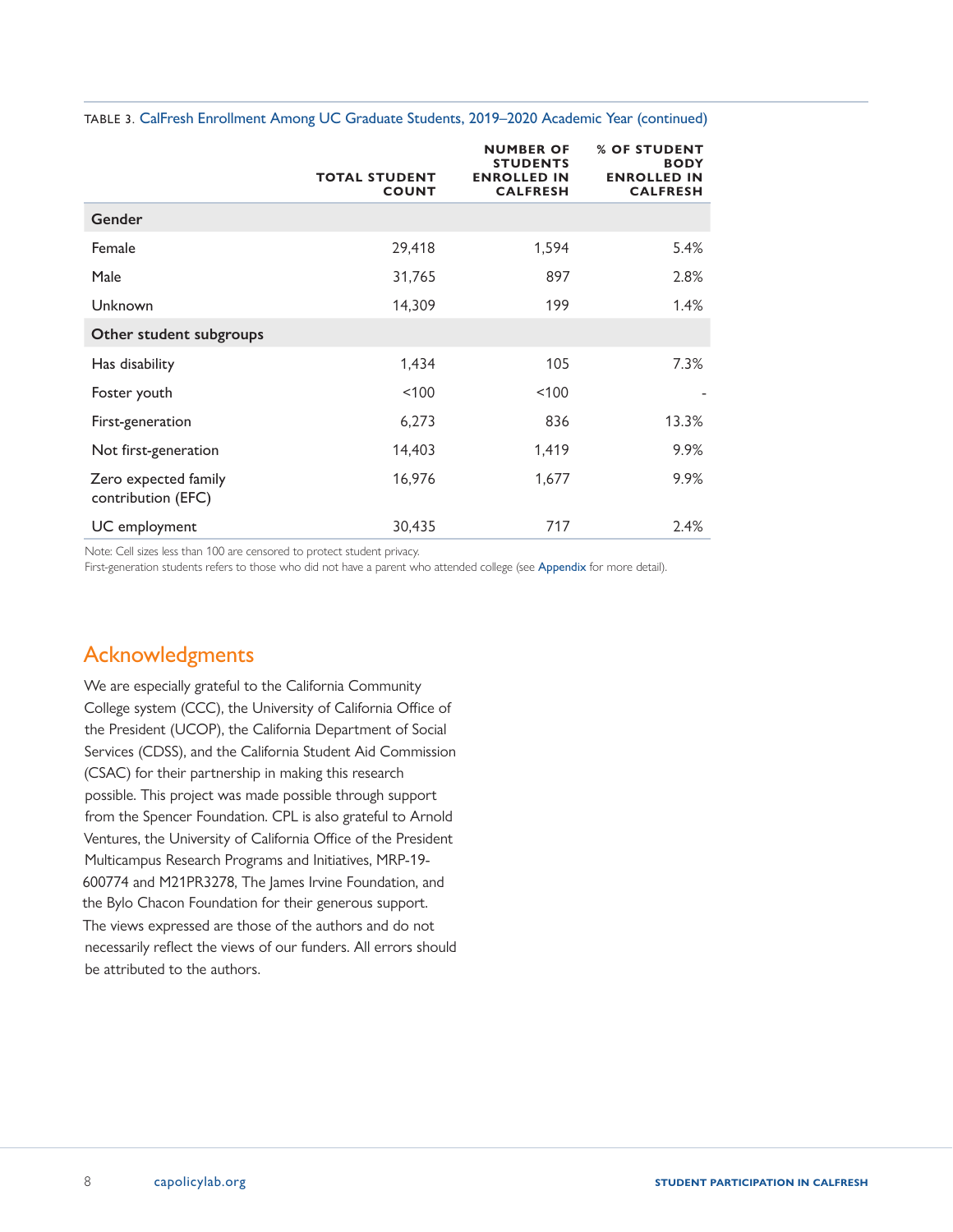# <span id="page-8-0"></span>Appendix A — Data and linkage

### **Data preparation**

We include the full universe of enrolled CCC and UC students in the merge process that links student records to data from CDSS and CSAC. For data from the community colleges, student records are de-duplicated based on encrypted versions of personally identifiable information (PII), specifically social security numbers, name, and birthday (see below for more information on our privacypreserving encryption process). For the approximately 15% of community college student records with a missing social security number, we de-duplicate using college-level unique student identifiers. For the UCs, student records are de-duplicated based on the full set of encrypted PII elements, along with UC-assigned system-wide student ID numbers.

### **Description of data**

CPL linked and analyzed the following de-identified, individual-level datasets for this analysis:

- **CCCCO** records for students enrolled in a California community college from academic year (AY) 2010–11 through spring 2020 (AY 2019–20), including information on student demographics, enrollment details, certificate or degree attainment, financial aid awards, and other characteristics pertaining to CalFresh eligibility (such as CalWORKS participation, foster youth or parent status, or disability). Our sample includes all students regardless of whether they were enrolled in credit or noncredit courses, so long as they were enrolled in a term within the academic year being analyzed.
- **UCOP** records for all UC students enrolled from AY 2010–11 through AY 2019–20, including student demographics, enrollment, degree attainment, financial aid awards, and other characteristics pertaining to CalFresh eligibility (such as foster youth status and disability). Student attributes in each year correspond to data from the latest term in which they were enrolled. For example, if a student was enrolled in UC Berkeley in the fall and UC Davis in the spring, we only include them in the UC Davis counts for that year.
- **CDSS** records of monthly enrollment in CalFresh between 2010 to 2021. These data include demographic information, dates of CalFresh enrollment, benefit amount, and quarterly earnings data. To analyze student CalFresh enrollment rates, CalFresh monthly enrollment data was aggregated to the academic term level. Students are considered to be CalFresh participants if they received CalFresh benefits for at least one month during a term in which they were also enrolled in college.
- **CSAC** records on Free Application for Federal Student Aid (FAFSA) forms submitted from 2010–11 to 2019–20. This includes demographic characteristics, income, household composition, employment, FAFSA submission status and date, GPA verification, expected family contribution, whether the student was offered a Cal Grant, and information about where and when the grant was used.

### **Privacy-preserving record linkage**

CPL has implemented a process to link individual-level data from multiple agencies without receiving PII. Rather than sharing raw PII, such as full names and social security numbers (SSNs), each agency applies a one-way encryption to PII before transferring any data to CPL. This encryption turns strings and substrings of PII into indecipherable strings of letters and numbers. As an additional measure to make the encryption process irreversible, all agencies append a unique string of characters to the original PII values prior to the encryption process. This appended string of characters is agreed on between the agencies, but never shared with CPL, so that the encryption process cannot be reversed when CPL is using data for record linkage. Further information on this process can be found [here](https://www.capolicylab.org/wp-content/uploads/2021/04/CPL-Hashed-Data-Linkage-Explainer.pdf).

Once the encrypted data is transferred, we use four rounds of 'rules' to identify exact and 'fuzzy' matches in order to link people across datasets. Fuzzy matches consider PII substrings (for example, the first few letters of the last name), each of which were hashed separately. All rounds require a perfect match on SSN, and they vary in the types of discrepancies allowed in the other PII fields.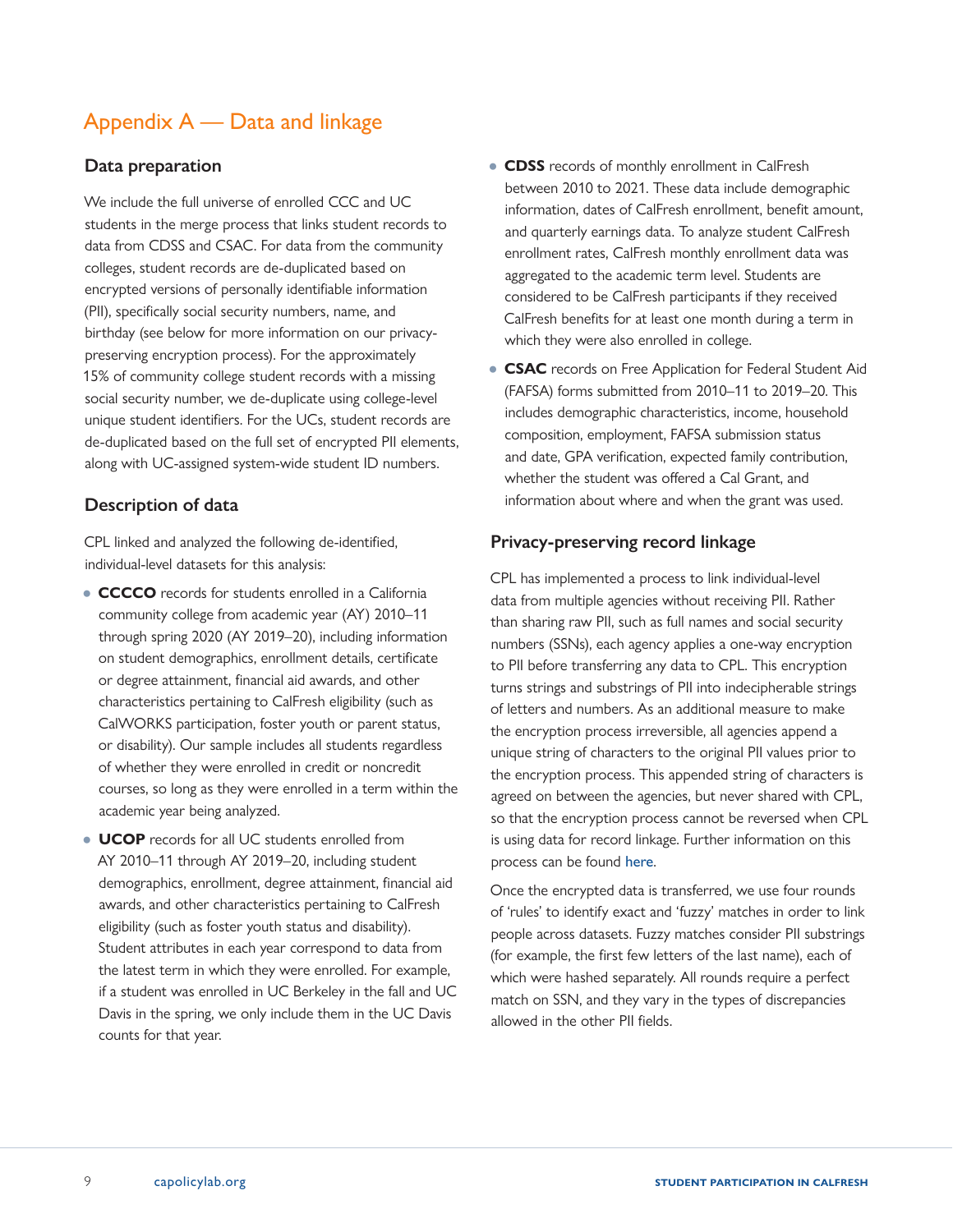### **Variable definitions**

- **Received CalFresh:** Students are identified as participating in CalFresh if they received CalFresh benefits for at least a month during a term (quarter or semester, depending on the school) in which they were also enrolled in college. The 2019–20 academic year spans the months June 2019 through May 2020 for semester schools, and July 2019 through June 2020 for quarter schools.
- **Filed a FAFSA:** Students who matched to a submitted FAFSA record in the California Student Aid Commission dataset were identified as having filed a FAFSA. All other students in the population were identified as not having filed a FAFSA.
- **Any financial aid recipient:** Among community college students, this group represents all students who received any type of [community college financial aid](https://webdata.cccco.edu/ded/sf/sf21.pdf), including aid awarded by the federal or state government, and aid awarded by the California community colleges. Among UC students, this group represents all students who received aid through any of the following: the Blue and Gold Opportunity plan, Cal Grants, Pell Grants, Federal SEOG grants, UC grants, other gift aid or financial assistance from UC, veterans' specific assistance, work study, Chaffee grant, or either a federal or other type of loan.
- **First-generation student:** For community college students, first-generation students are defined as those who reported having no parent or guardian who attended college or earned an Associate degree, in accordance with California Community Colleges' [technical definition](https://www.calpassplus.org/Launchboard/Student-Success-Metrics-MDD?metric=SM122#_Toc83114970). This data began being collected by CCCCO in 2017. For UC students, we define first-generation students as those who reported on the FAFSA that neither parent attended college. Approximately 60% of UC students submitted a FAFSA (67% of undergraduates and 33% of graduates). UC students who did not submit FAFSAs are not included in either the "firstgeneration" or the "not first-generation" subgroups. Given the different data sources used to define this subgroup, we recommend that readers avoid making comparisons regarding student counts or CalFresh participation rates across the higher education segments.

#### ● **Enrollment types:**

For community college students, **first-time students** are those who are enrolled for credit in higher education for the first time after high school. **First-time transfer**  students are those enrolled in the reporting college and who transferred from another institution of higher education. **Continuing students** are those who are enrolled in the current session and were enrolled in the previous regular session. **Returning students** are those enrolled in the reporting college after an absence of one or more terms. **Special admit students** are those currently enrolled in K–12. **Unknown** are those students whose enrollment status is not known. These categories are all mutually exclusive.

**Summer only** students are defined as those who are enrolled only in the summer term for a given academic year. **Fall, winter, and/or spring** students are those who are enrolled in at least one non-summer term in a given academic year.

- **Race/ethnicity:** For both community college and UC students, we rely on the racial and ethnic subgroups that are reported in each segment's administrative data, which are based on student self-report.
- **Zero expected family contribution (EFC):** For UC students, this subgroup is defined based on students' reported EFC on their FAFSA. This variable is included in administrative data from the UCs, who source it from CSAC.
- **UC employment:** This subgroup is defined as all UC students who are employed by the University of California in any role, work study or otherwise
- **Has disability:** For both community college and UC students, this subgroup is based on an indicator for having a disability in college administrative data, and may not be inclusive of all students who identify as having a disability. Students with a disability are not subject to the CalFresh ["student \(in\)eligibility rule"](https://www.cdss.ca.gov/calfreshoutreach/res/toolkit/quickreference/regulationquickreference_e_students.pdf) and therefore do not need to meet a student exemption to be eligible for CalFresh, so long as they meet the citizenship and income requirements.